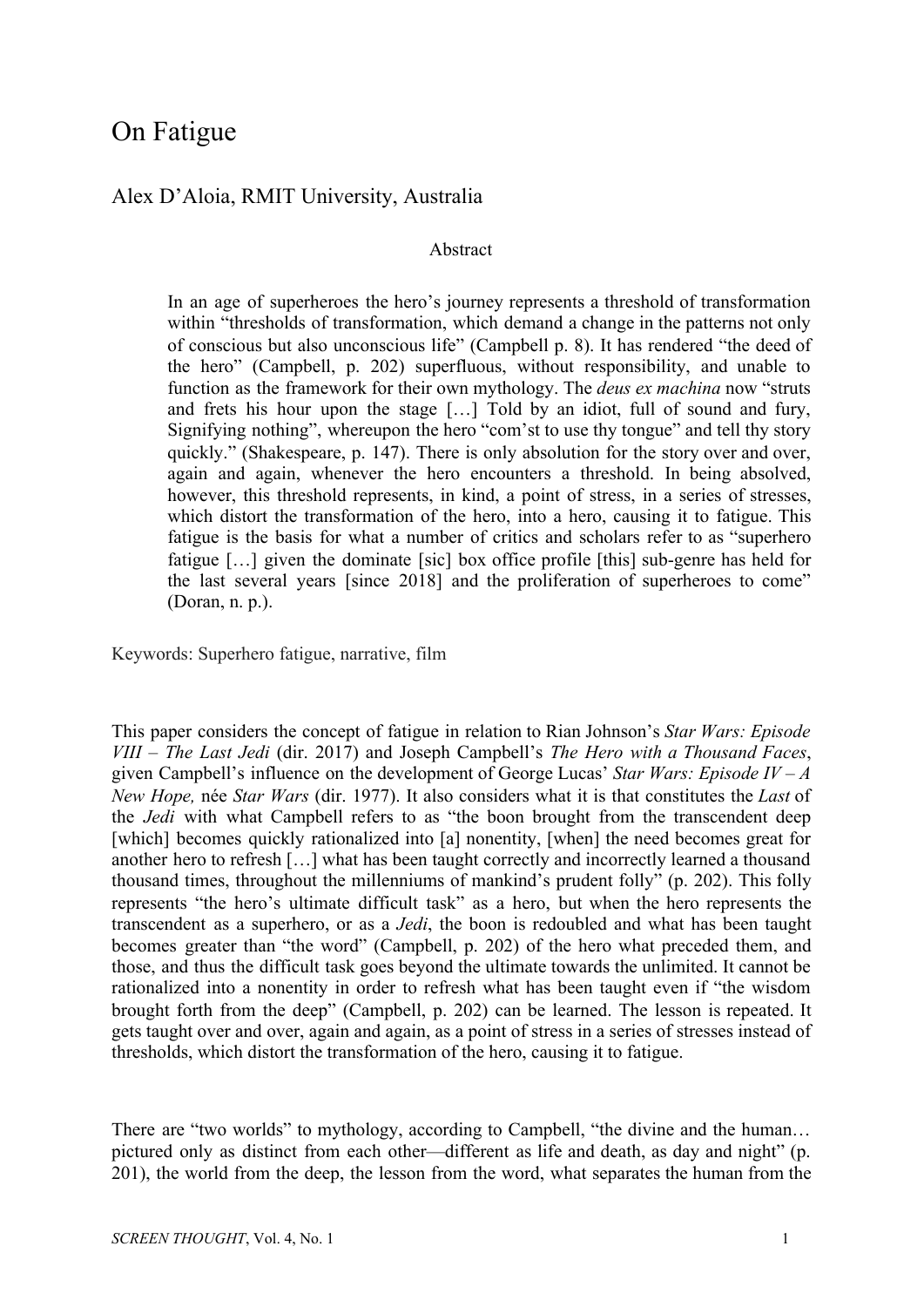hero and that which facilitates their transformation. These two worlds are merged in *Star Wars*, however, the word comes from the human, through fiction from George Lucas. The hero has no "adventures out of the land we know [and] into darkness" despite that "the two [worlds] are actually one" and the same, through "a forgotten dimension of the world we know" (Campbell, p. 201). This land is instead unfolding from the darkness, *Episode* after *Episode* of *Star Wars*, as an "exploration of [this] dimension" (Campbell, p. 201) of the world we know, yet do not know, but "re-enter [as] such" (Campbell, p. 204). These two worlds, for example, represent the *Resistance*, née the *Rebel Alliance*, and the *First Order*, née the *Galactic Empire*, as dimensions of *a galaxy far, far away* (Johnson dir. 1977, min. 00:00:10), the one having unfolded from the other through the rise and the fall of the *Old* and *New Republic*. The transformation of the hero is also reflected in this world, unfolding from the divine and the darkness, and thus what has been taught correctly and incorrectly learned over a thousand thousand years threatens the divine and the darkness, which can no longer be pictured only as distinct from each other.

"For over a thousand generations, the Jedi Knights were guardians of peace and justice" in this *galaxy*, where the "lightsaber" described by *Old Ben Kenobi*, née *Obi-Wan Kenobi*, is "the weapon of a Jedi Knight", and the lesson of "a more civilized age" as well as a forgotten dimension, "before the dark times, before the [*Galactic*] Empire" (Lucas dir. 1977, min. 00:32:00–00:34:00). The *lightsaber* is also a symbol of the hero and the darkness in *Star Wars*, where the divine can be pictured only as distinct from the human what wields it because it is "no match for a good blaster at your side" (Lucas dir. 1977, min. 00:57:00–00:58:00) despite that "the Force… is… created by all living things… [and] binds the [*galaxy*] together" (Lucas dir. 1977, min. 00:34:00–00:34:30). This symbol also represents a threshold for a Jedi Knight, especially when *Luke Skywalker* can "feel something" like "the Force" through the *lightsaber*, "the first step into a larger world" (Lucas dir. 1977, min. 01:00:00–01:00:20) of Jedi Knights and Jedi Masters. The *lightsaber* dual, furthermore, between *Obi-Wan* and *Darth Vader*, née *Anakin Skywalker*, on the *Death Star* (Lucas dir. 1977, min. 01:27:20–01:30:00), also represents another threshold, or the clash between the divine and the darkness, through the *lightsaber*, through what has been taught correctly as a lesson, but incorrectly learned as a point of stress in a series of stresses, which distort the transformation of *Luke* into a *Jedi* rather than a Jedi Knight.

The lesson remains incomplete, because *Vader* "strike[s] down" *Obi-Wan* and *Obi-Wan* "transcends life [through a] peculiar blind spot" (Campbell, p. 135), even if the wisdom brought forth from the deep can be learned with the *Force* (Lucas dir. 1977, min. 01:27:00–01:30:10). It becomes quickly rationalised into a nonentity, when "The balance of perfection is lost. The spirit falters and the hero falls" (Campbell, p. 208). This nonentity also represents the "sacrifice of a visible entity for a transcendent good" (Campbell & Moyers, p. 7), and thus the difficult task goes beyond the ultimate towards the unlimited, where "it become[s] more powerful than you can possibly imagine" (Lucas dir. 1977, min. 01:27:00–01:30:10). It is a transformation within a transformation yet without a change, as an absolution, which facilitates the difficult task through the destruction of the *Death Star* in a series of stresses without the *lightsaber*. The "use [of] the Force" (Lucas dir. 1977, min. 01:52:30–01:53:00), however, when *Luke* makes the trench run, cannot be pictured only as distinct from the human because *Han Solo* destroys a *TIE Fighter*, causing another *TIE Fighter* to panic into *Vader* (Lucas dir. 1977, min. 01:53:30–01:54:00) who becomes literally and figuratively unbalanced. It threatens the transcendent deep in order to refresh what has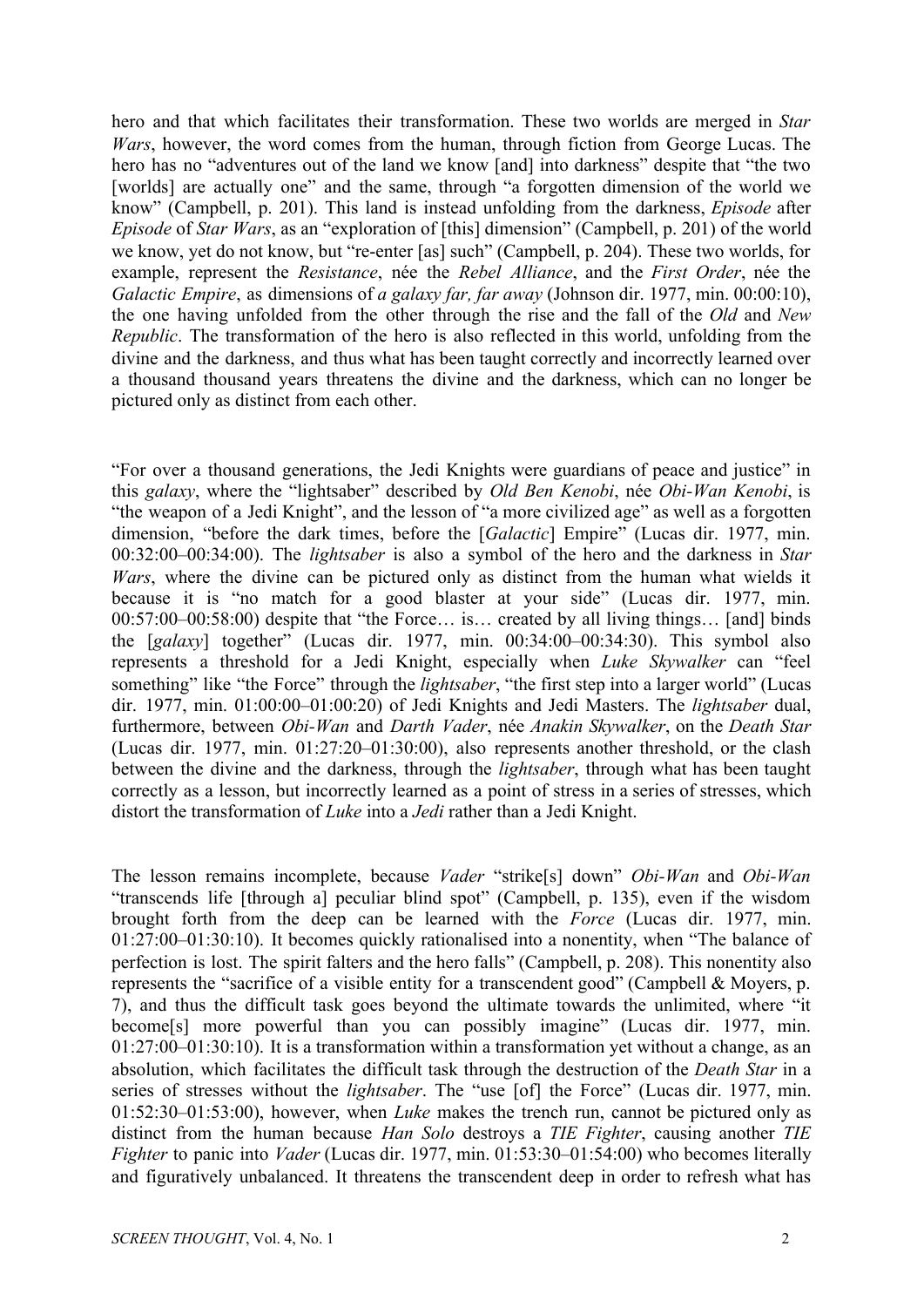been taught yet remains incomplete, and *Vader* escapes, despite that *Luke* destroys the *Death Star*.

"You will [instead] go to the Dagobah system", *Ben* instructs *Luke* through the spirit of the *Force* in Irvin Kirshner's *Star Wars: Episode V – The Empire Strikes Back*, "There you will learn from Yoda, the Jedi Master who instructed me" (dir. 1980, min. 00:13:00–00:13:30). The hero's ultimate difficult task is to now "unlearn what you have [incorrectly] learned" about the *Force*, but when *Luke* cannot lift the *X-Wing* out of the bog with the *Force* as a point of stress, the spirit falters. *Yoda*, as a superhero, as a Jedi Master, must transcend life, as an absolution, and lift the *X-Wing* out of the bog through the *Force* in order to refresh what has been taught yet remains incomplete as a lesson (Kirshner dir. 1980, min. 01:08:20–01:08:50). *Luke* cannot "believe" *Yoda*, however, for *Luke* can only feel something like the *Force* through the lesson of the *lightsaber* (dir. Kirshner 1980, min. 01:12:30–01:12:50). It becomes quickly irrationalized into an entity, for example, when *Luke* dismembers the *Wampa* on *Hoth* with the *Force* through the *lightsaber* (Kirshner dir. 1980, min. 00:09:00–00:10:00). It cannot be rationalized back into a nonentity, furthermore, when *Luke* destroys the vision of *Vader* on *Dagobah*, against what *Yoda* has instructed, and thus the face of *Luke* is reflected in the face of *Vader* (Kirshner dir. 1980, min.  $01:02:00-01:01:05:10$ . This face represents what has been taught correctly as a lesson within a lesson, but incorrectly learned as a point of stress, because *Vader* dismembers *Luke* on *Bespin* in a series of stresses with the same *lightsaber* through the *Force*, causing it to fatigue (Kirshner dir. 1980, min. 01:39:30–01:49:35). The lesson is repeated when *Vader* reveals to *Luke* that "Obi-Wan never [taught] you what happened to your father", despite that "He [taught] me enough" (Kirshner dir. 1980, min. 01:50:00–01:50:40), and the hero literally and figuratively falls.

The sacrifice of a visible entity for a transcendent good, that is, cannot be sustained as a nonentity. *Luke*, for example, will not "sacrifice Han and Leia" *Organa*, née *Leia Skywalker*, to refresh what has been taught, so *Obi-Wan* "cannot [therefore] interfere" (Kirshner dir. 1980, min. 01:23:30–01:23:50). It is the human, rather than the transcendent deep, which can, and does, interfere when *Luke* calls out to "Ben" (Kirshner dir. 1980, min. 01:52:00–01:52:30) after the fall, almost like the "unsuccessful husband" in "Refusal of the Call" (Campbell, p. 5, p. 57). Instead, he calls out to "Leia" (Kirshner dir. 1980, min. 01:52:00–01:52:30), because "Only a fully trained Jedi Knight, with the Force as [their] ally, will conquer Vader, and his Emperor" *Palpatine*, née *Senator Palpatine*, née *Darth Sidious* (Kirshner dir. 1980, min. 01:23:20–01:23:30). The lesson remains incomplete, "That is to say, the [human] may have to come and get him [again]. For the bliss of the [transcendent] deep… is not lightly abandoned" (Campbell, p. 192). This bliss also represents the sacrifice of a visible entity for a transcendent good when *Yoda* transcends life through another peculiar blind spot in Richard Marquand's *Star Wars: Episode VI – Return of the Jedi* (dir. 1983, min. 00:44:20–00:44:30). *Luke* "come[s] back to complete" the lesson, yet he "already know[s]… that which [is] need[ed]" (Marquand dir. 1983, min. 00:40:00–00:40:40), having "constructed a new lightsaber" (Marquand dir. 1983, min. 01:23:30–01:23:40). "Remember, a Jedi's strength flows from the Force", despite that *Luke* "must confront Vader. Then, [and] only then, a Jedi will you be." (Marquand dir. 1983, min. 00:40:40–00:41:10).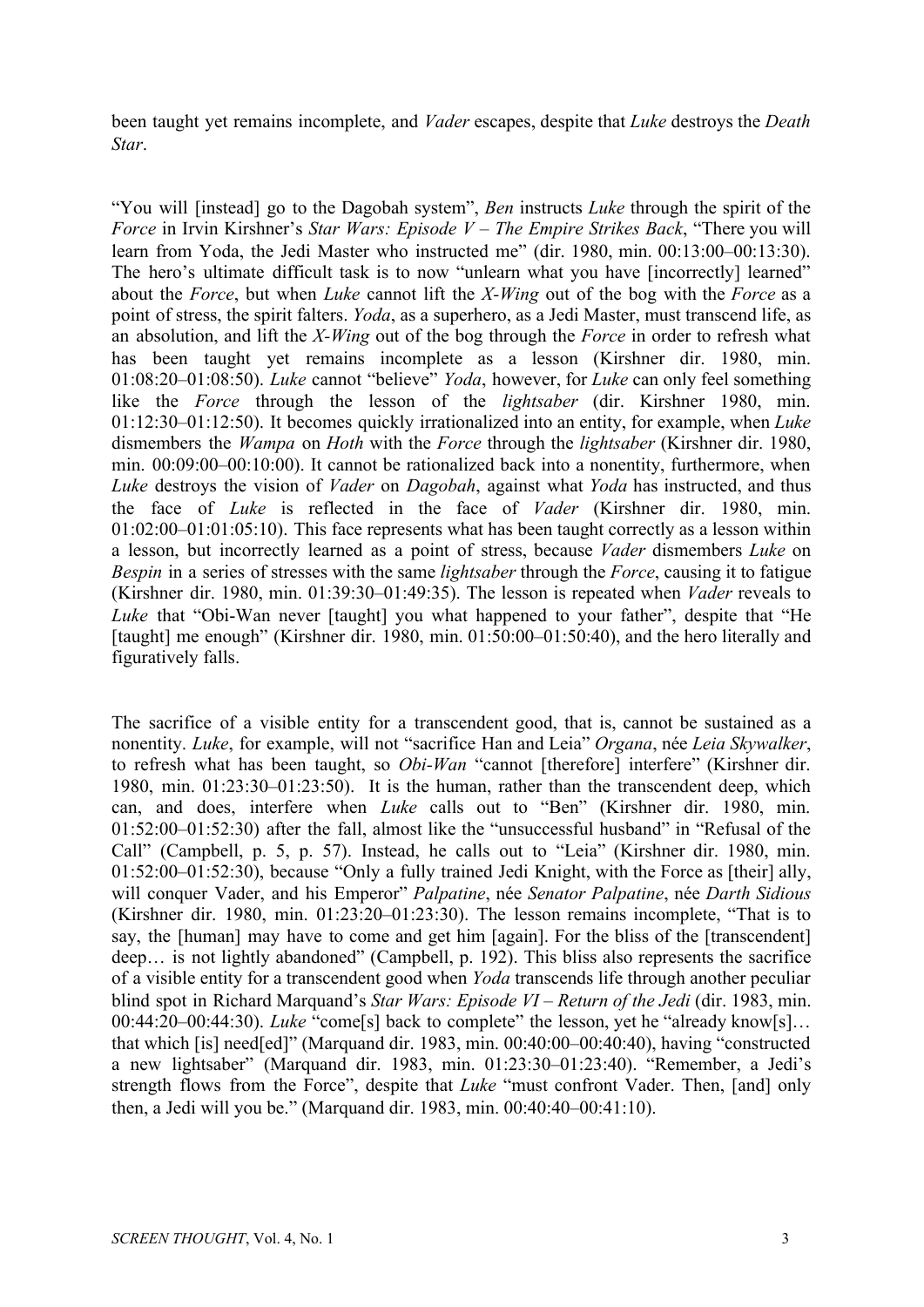*Luke* represents the deed of the hero without being a Jedi per se, especially when the need becomes great for another hero with the *lightsaber*. The *lightsaber* duel, between *Obi-Wan* and *Vader*, is repeated between *Luke* and *Vader* on the *Second Death Star*, where it "would [otherwise] be a threat to [the *Emperor*]" (Marquand dir. 1983, min. 00:47:00–00:47:20). It is instead an opportunity, for "the Emperor knew, as [*Obi-Wan*] do[es]" (Marquand dir. 1983, min. 00:47:00–00:47:10), that the *Emperor* is "looking forward to completing [*Luke*'s] training" (Marquand dir. 1983, min. 01:30:20–01:30:30), what has been taught correctly as a lesson, but incorrectly learned as a point of stress. "Come, boy. See for yourself. From here, you will witness the final destruction of the [*Rebel*] Alliance, and the end of your insignificant rebellion", before *Luke* turns towards the *lightsaber*, towards the unlimited, and that which is now "unavoidable" (Marquand dir. 1983, min. 01:34:30–01:36:00). It is only when the transcendent deep threatens the human through the darkness, when "your friends on the Endor moon will not survive", that *Luke* "take[s]" up the *lightsaber*, and again, when *Vader* threatens *Leia*, that *Luke* dismembers *Vader* with the *lightsaber*, causing it to fatigue (Marquand dir. 1983, min. 01:50:50–01:52:50). This fatigue represents a Jedi's strength as a threshold, but again the spirit falters, *Luke* hesitates, and the lesson remains incomplete yet somehow completed. *Luke* is not a Jedi Knight or a Jedi Master, despite throwing away the *lightsaber. Luke* is now a "Jedi, like [the] father" what preceded them (Marquand dir. 1983, min. 01:53:20–01:53:45). Indeed, *Luke* not only succeeds, but supersedes the role of the hero as a superhero.

The lesson is repeated, however, when *Luke* becomes the sacrifice of a visible entity for a transcendent good, just like *Obi-Wan* and *Yoda*, the heroes what preceded them, and those, because "Obi-Wan has [not] taught [*Luke*] well [enough]" (Marquand dir. 1983, min. 01:48:20–01:48:30). This sacrifice is "the price for [a] lack of [learning]" (Marquand dir. 1983, min. 01:55:00–00:55:31) that cannot transcend life. *Luke* cannot be "turned", or learned as it were, to re-enter as such, and thus *Luke* must "be destroyed" (Marquand dir. 1983, min. 01:54:20–30). It is only when *Vader* is reminded of the human as a "father" that *Vader* com'st to use thy tongue, as an absolution, against the darkness through the divine, throwing away the *Emperor* like the *lightsaber*. The balance of perfection is lost and the *Emperor* falls into the transcendent deep. There is only the human, and with the death of *Vader* "nothing can stop that now" (Marquand dir. 1983, min. 01:58:50–01:59:40). *Vader* cannot transcend life in quite the same way against the divine, or through the darkness, and so they die like a human. This death also reveals what it is that constitutes "the [*Last*] of the [*Jedi*]", "The Crossing of the Return Threshold" (Campbell, p. 71) as a superhero, with a newfound responsibility for the up and coming hero's journey, and absolution for their story. The "mask [is] off", and the human within the hero is finally exposed (Marquand dir. 1983, min. 01:58:50–01:59:40), conflating the two worlds.

These two worlds are diverging when *The Force Awakens* again in J. J. Abram's *Star Wars: Episode VII* (dir. 2015). The hero's ultimate difficult task is also repeated through the destruction of *Starkiller Base* as "another Death Star" (Abrams dir. 2015, min. 01:32:25–01:32:40), but it is *Poe Dameron* the human, rather than *Rei* the hero, who ultimately destroys the *Base* as a point of stress in a series of stresses causing it to fatigue. The deed of the hero is "to [instead] find… Luke [*Skywalker*] and [to] gain his help" (Abrams dir. 2015, min. 00:01:00) through absolution, given "that Jedi Master Luke Skywalker will return and restore a spark of hope […] against the rising [darkness]" (Johnson dir. 2017, min. 00:00:30). "The prince[ss] beholds, dumbfounded, not only [their] friend transformed into the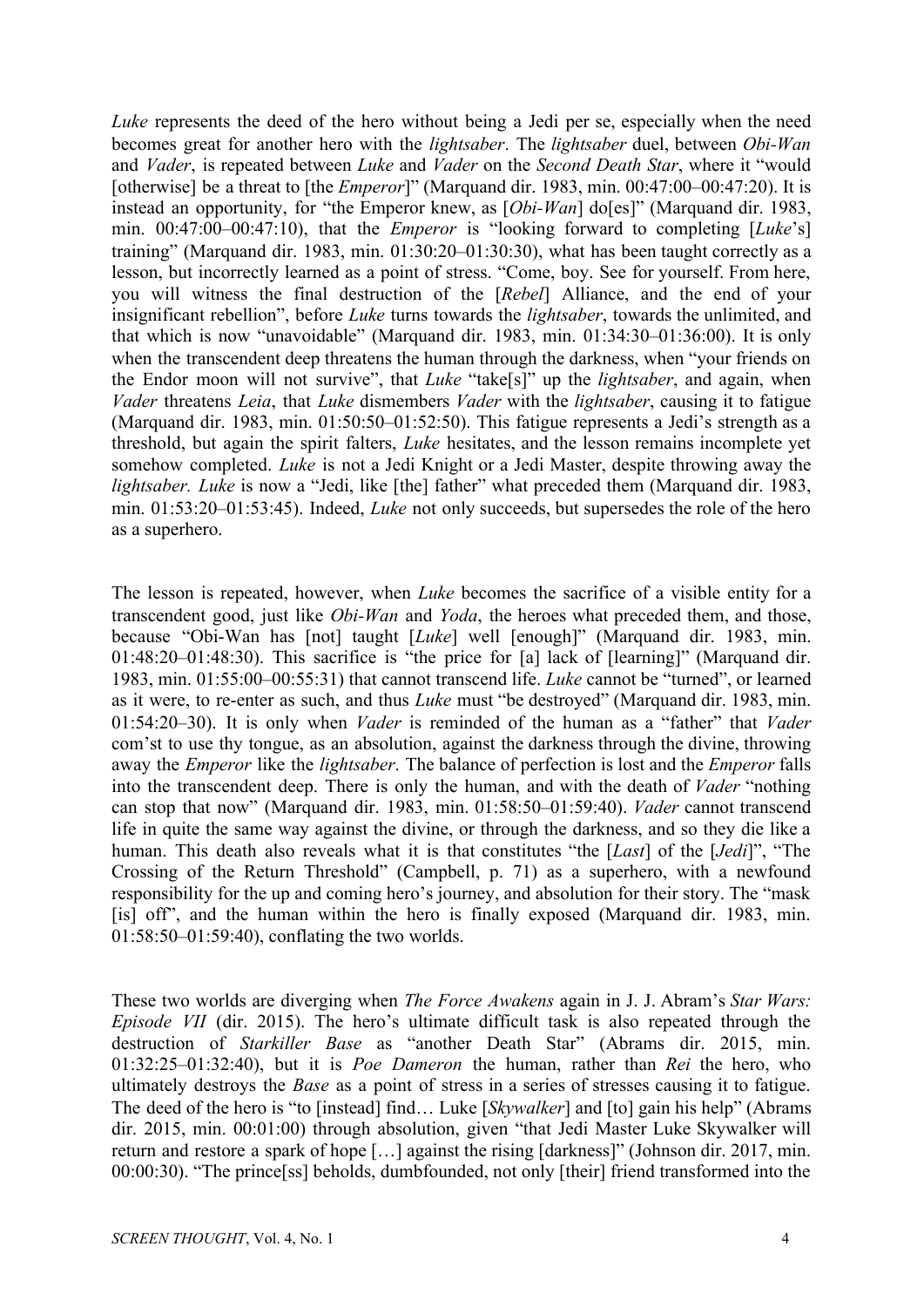living personification of the Support of the Universe, but the hero" (Campbell, p. 216), and thus the wisdom brought forth from the deep becomes quickly irrationalized into an entity, this Jedi Master *Luke Skywalker*. The need becomes less and less for another hero like *Rei*, because even if "you strip away the myth", *Luke* becomes "a legend" (Johnson dir. 2017, min. 00:59:20–00:59:50). There is a disconnect, however, between what has been taught correctly and incorrectly learned as a lesson when *Kylo Ren*, née *Ben Solo* prays to *Vader* in order to refresh, and to "forgive", through absolution, what "I feel… again. The pull to the light… Show me again, the power of the darkness… Show me, grandfather, and I will finish what you started." (Abrams dir. 00:58:50–00:59:50).

The *lightsaber*, furthermore, can no longer be pictured only as distinct from the human, despite that *Finn* née *FN-2187* cannot defeat *FN-2199* (Abrams dir. 2015, min. 01:16:20–01:17:00) or *Kylo* (Abrams dir. 2015, min. 01:53:20:01:58:00) with the inordinately divine *lightsaber*. The human is still a threat to the transcendent deep, because *Kylo* does not "have the strength" to wield the *lightsaber* against *Han* without their "help" (Abrams dir. 2015, min. 01:48:00–01:48:20). This strength cannot sustain the nonentity, the *Ben Solo*, who was "weak and foolish, like his father" (min. 01:46:45–01:56:50) as a hero what preceded them. The strength that *Kylo* seeks through "pain" instead (Abrams dir. 2015, min. 01:47:40–01:47:50) becomes superfluous, and superhuman, through the remaining personification of the Support of the Universe, "that lightsaber" which belongs to this Jedi Master *Luke Skywalker*, and thus "belongs to me [*Kylo*]" (Abrams dir. 2015, min. 01:51:50–01:52:00), the son of the grandfather who preceded them. It is only when *Rey* defeats *Kylo* with *The Force* through the *lightsaber*, that the "distinction" (Campbell, p. 202) between the two worlds is temporarily restored, as a point of stress that is literally and figuratively "torn apart" (Abrams dir. 2015, min. 01:47:30–01:47:50) as a fracture on *Starkiller Base*. "The map—it is complete", the "dear friend" who is also "missed" (Abrams dir. 01:02:20–01:02:30) finally *Awakens*. The transcendent deep is exposed, and *Kylo* can "complete his training" (min. 01:58:30–01:58:40) and the lessons of those that came before.

"But the [*Resistance*] has [also] been exposed. As the First Order speeds towards the [*Rebel*] base, the brave heroes [must] mount a desperate escape. . . ." (Johnson dir. 2017, min. 00:01:00–00:01:20). This escape is quickly thwarted, despite that *Poe*, this time with help from other humans, defeats a *Dreadnought* of the *First Order* (Johnson dir. 2017, min. 00:03:30–00:12:10). Indeed, there are only "dead heroes" where there were "leaders", for their sacrifice cannot transcend life anymore, "I need you to learn that." (Johnson dir. 2015, min. 00:26:20–00:27:00). It cannot sustain the visible entity for a transcendent good, and thus the spark of hope is thrown away when *Rei* offers the *lightsaber*, the boon brought from the transcendent deep "of a good question for another time" (Abrams dir. 2015, min. 01:09:05–01:09:10). Jedi Master *Luke Skywalker* represents a transformed yet visible entity for a transcendent good, which goes beyond *Luke* and "The Call to Adventure" (Campbell, p. 45). *Luke* has instead come "to this island to die", because "It's time for the Jedi to end" as a lesson, while the word of the hero what preceded them "will never train another generation of Jedi [again]" (Johnson dir. 2015, min. 00:25:30–00:26:45). This lesson has been taught correctly and incorrectly learned as a point of stress in a series of stresses where "the Jedi are romanticized [and] deified. But… if you look at their deeds, the legacy of the Jedi is failure. Hypocrisy [and] hubris" (Johnson dir. 2017, min. 00:59:15–00:59:30), causing it to fatigue.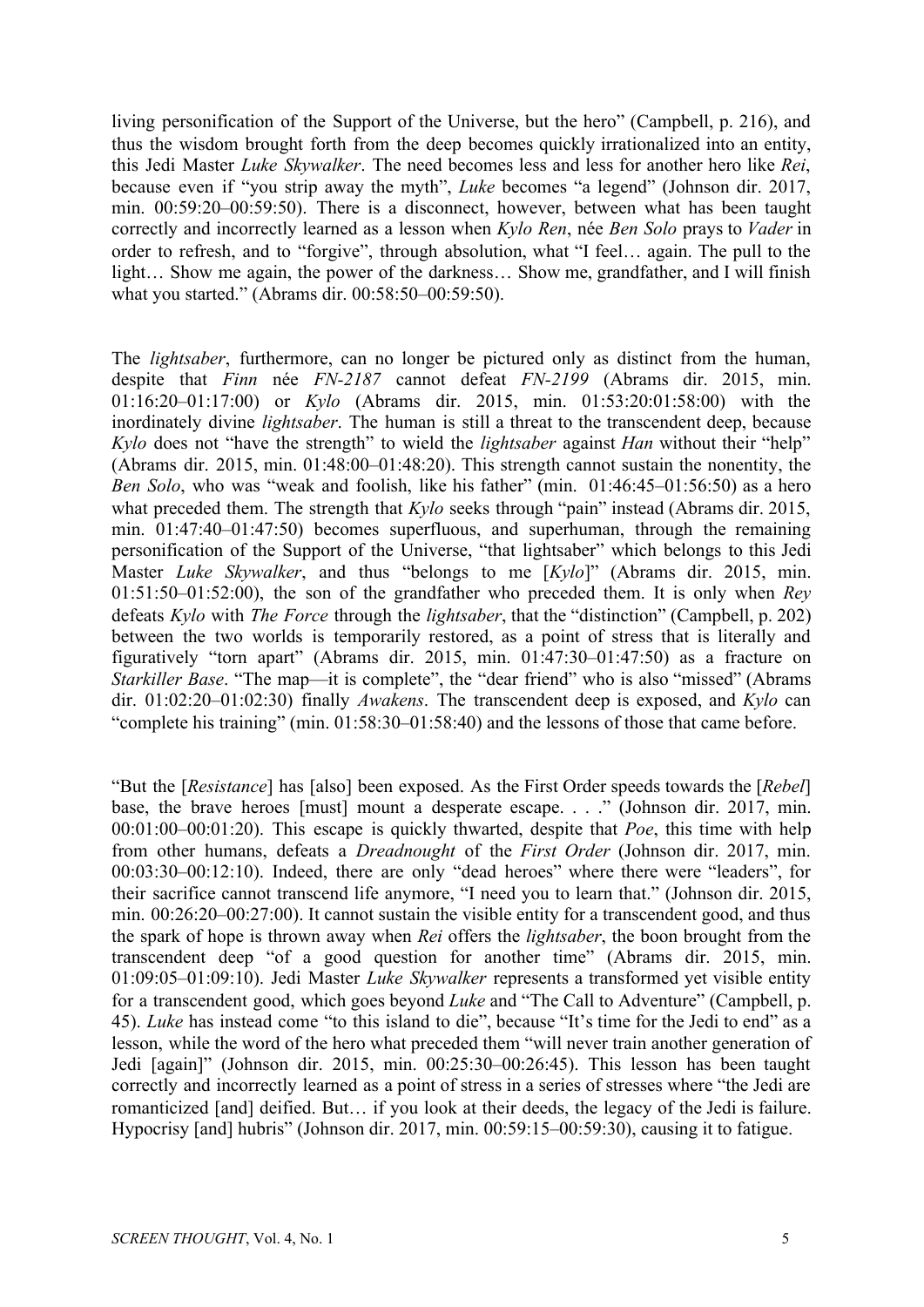It "was a Jedi Master who was responsible for the training and creation of Darth Vader", and it was "a Jedi who saved [*Vader*]" (Johnson dir. 2017, min. 00:59:35–00:59:50), even though *Vader* saved *Luke*. The née of a threshold of transformation, within thresholds of transformation, which demand a change in the patterns of the superhero's journey née the hero's journey. *Rey* "need[s]" a "teacher" (Johnson dir. 2015, min. 00:25:20–00:25:30), but also "need[s]" *Luke* "to bring the Jedi back, because Kylo Ren is strong with the dark side of the Force" and the lesson that *Rei* does not "know [enough] about" (Johnson dir. 2017, min. 00:47:35–00:48:00). The visible entity for a transcendent good has thrown away the lightsaber, however, the symbol of the hero, which is why "the dark place" is "calling" to *Rei*, "between'' conscious but also unconscious life (Johnson dir. 2017, min. 00:48:00–00:51:10), reflected in the darkness (Johnson dir. 2017, min. 01:14:00–01:16:00):. "And this is the lesson" that *Luke* has learned, that the "Force does not belong to the Jedi", but to the hero what wields it even when the *Force* is a "Balance" (Johnson dir. 2017, min. 00:48:00–00:51:10) between the divine and the darkness. When *Luke* "saw darkness" in *Kylo* "during his training", and went to interfere, *Luke* was "left with [the] shame… [and the] consequence" as a Jedi "Master [who] failed" what preceded them, and thus here endeth the lesson (Johnson dir. 2017, min. 01:18:40–01:19:39). *Kylo* and *Rey* are being drawn together through the transcendent deep in order to learn from the gaps in one another's training.

It is only when *Luke* embraces the *Force* without the *lightsaber* itself against *Kylo* and the darkness, that what has been taught correctly and incorrectly learned a thousand thousand times can no longer be repeated. The *lightsaber* duel, furthermore, between *Luke* and *Kylo*, represents an opportunity, rather than a threshold or a point of stress, for the *Resistance* to escape, just like *Obi-Wan* did unto *Luke* back on the *Death Star*, for now "The circle is now complete." (Lucas dir. 1977, min. 01:27:20–01:30:00). It is the blue of the old *lightsaber*, rather than the green of the new *lightsaber*, which represents this lesson learned, and the clash between the divine and the darkness through the transcendent from the deep. "Pass on what you have learned. Strength, mastery. But weakness, folly, failure also. Yes, failure most of all. The greatest teacher, failure is." (Johnson dir. 2017, min. 01:23:00 –01:24:30). This failure represents *Luke*'s own absolution as a superhero, and with it the absolution of the human and the hero in the place of the father and the grandfather what absolved them. The balance of perfection is restored, the spirit transcends, and the hero rises. "The rebellion is reborn today. The war is just beginning. And I [*Luke*] will not be the last Jedi" (Johnson dir. 2015, min. 02:16:10–02:16:40), but the *Last* of the *Jedi*.